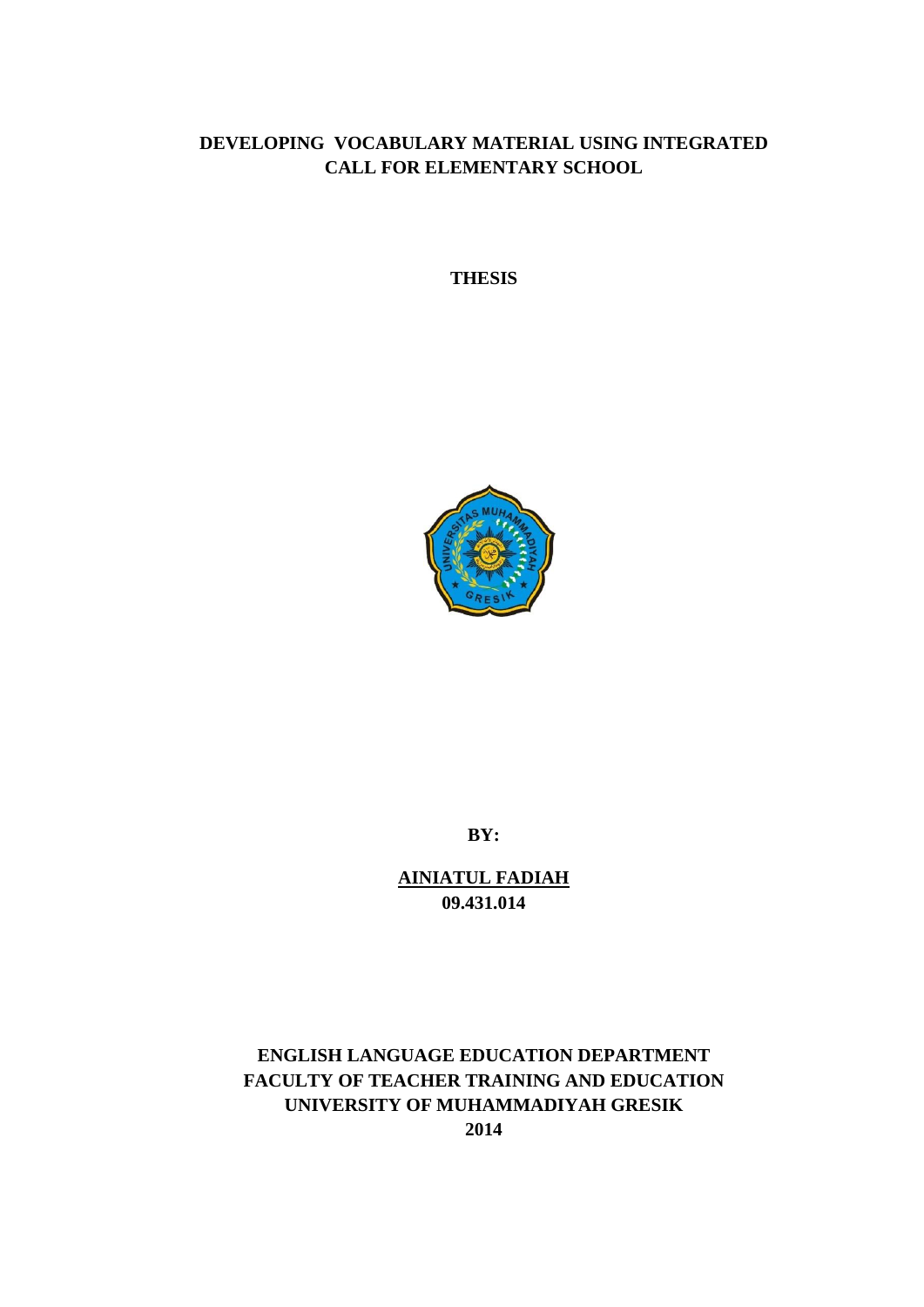# **DEVELOPING VOCABULARY MATERIAL USING INTEGRATED CALL FOR ELEMENTARY SCHOOL**

**THESIS**

**Presented to University of Muhammadiyah Gresik in Partial Fulfilment of the Requirements for the Degree of** *Sarjana* **in English Language Education**

> **BY: AINIATUL FADIAH 09.431.014**

**ENGLISH LANGUAGE EDUCATION DEPARTMENT FACULTY OF TEACHER TRAINING AND EDUCATION UNIVERSITY OF MUHAMMADIYAH GRESIK 2014**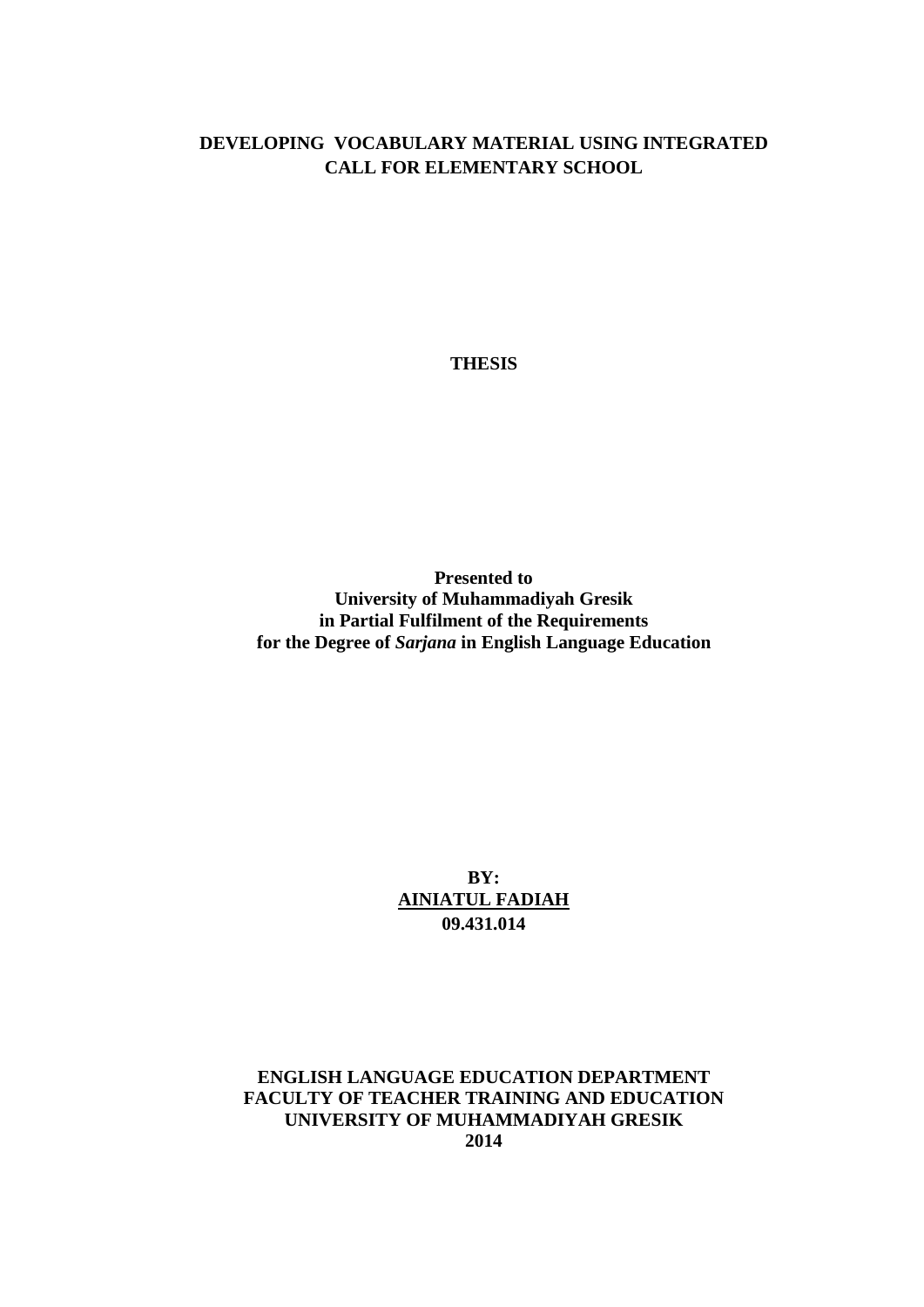## **SURAT PERNYATAAN KEASLIAN TULISAN**

Saya yang bertanda tangan dibawah ini :

| <b>Nama</b>             | : Ainiatul Fadiah           |
|-------------------------|-----------------------------|
| <b>NIM</b>              | : 09.431.014                |
| Jurusan / Program Study | : Pendidikan Bahasa Inggris |
| Fakultas / Program      | · FK IP                     |

Menyatakan dengan sebenarnya bahwa skripsi yang saya tulis ini benar benar merupakan hasil karya saya sendiri, bukan merupakan pengambil alihan tulisan atau pikiran orang lain yang saya akui sebagai hasil tulisan atau pikiran saya sendiri.

Apabila di kemudian hari terbukti ata dapat dibuktikan skripsi ini hasil jiplakan, maka saya bersedia menerima sanksi atas perbuatan tersebut.

Gresik, Januari 2014

Yang membuat pernyataan

Ainiatul Fadiah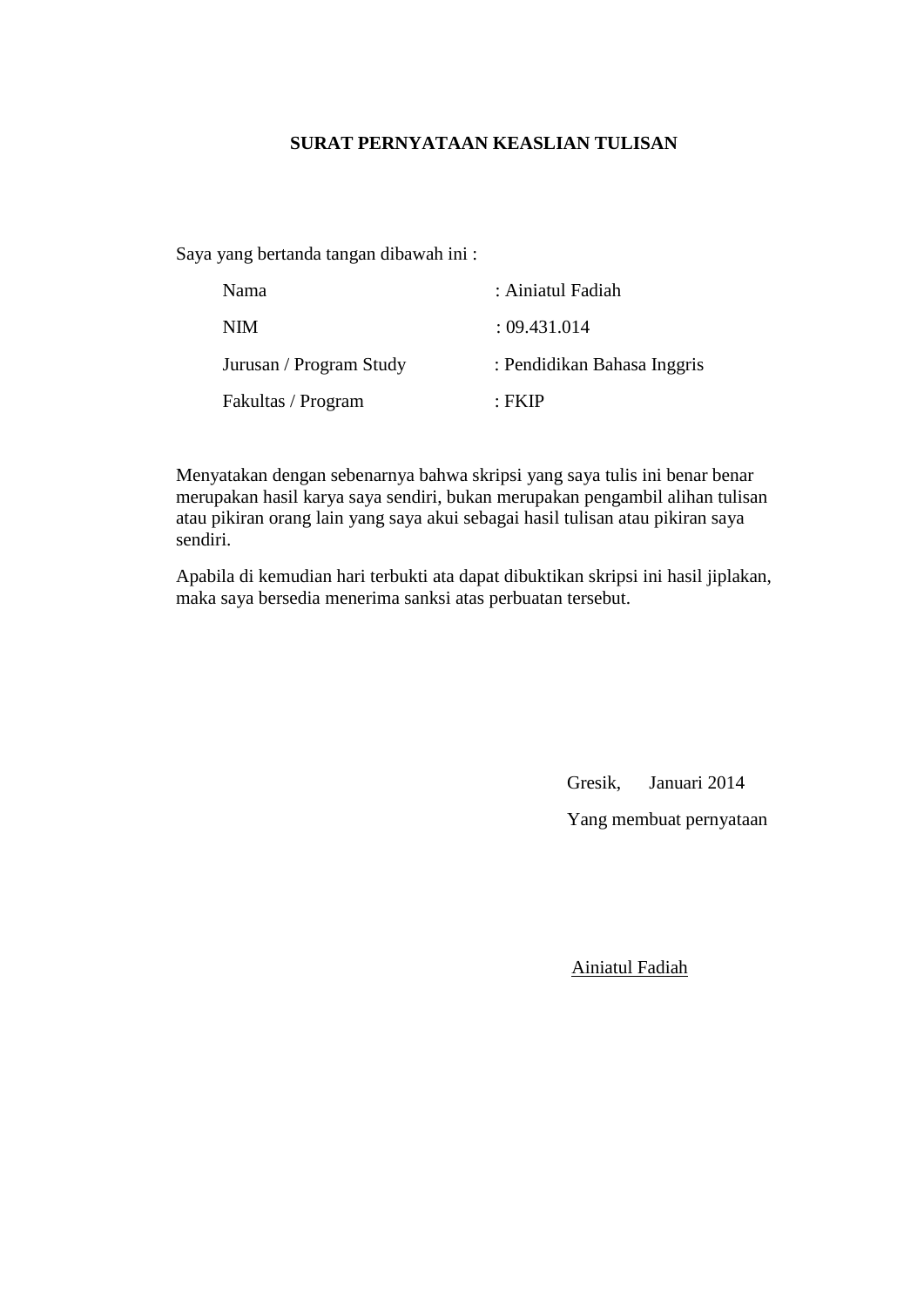## **APPROVAL SHEET**

This is to certify that the *Sarjana's* thesis of *Ainiatul Fadiah, Developing Vocabulary Material Using Integrated Call For Elementary School* has been approved by the thesis advisors for further approval by Board of Examiners.

Gresik,29 Januari, 2014 Advisor I

**Dr. Yudhi Arifani, M. Pd**

NIP. 1976100220051011001

Gresik, 29 Januari, 2014 Advisor II

**Slamet Asari, M.Pd** NIP. 197008202005011001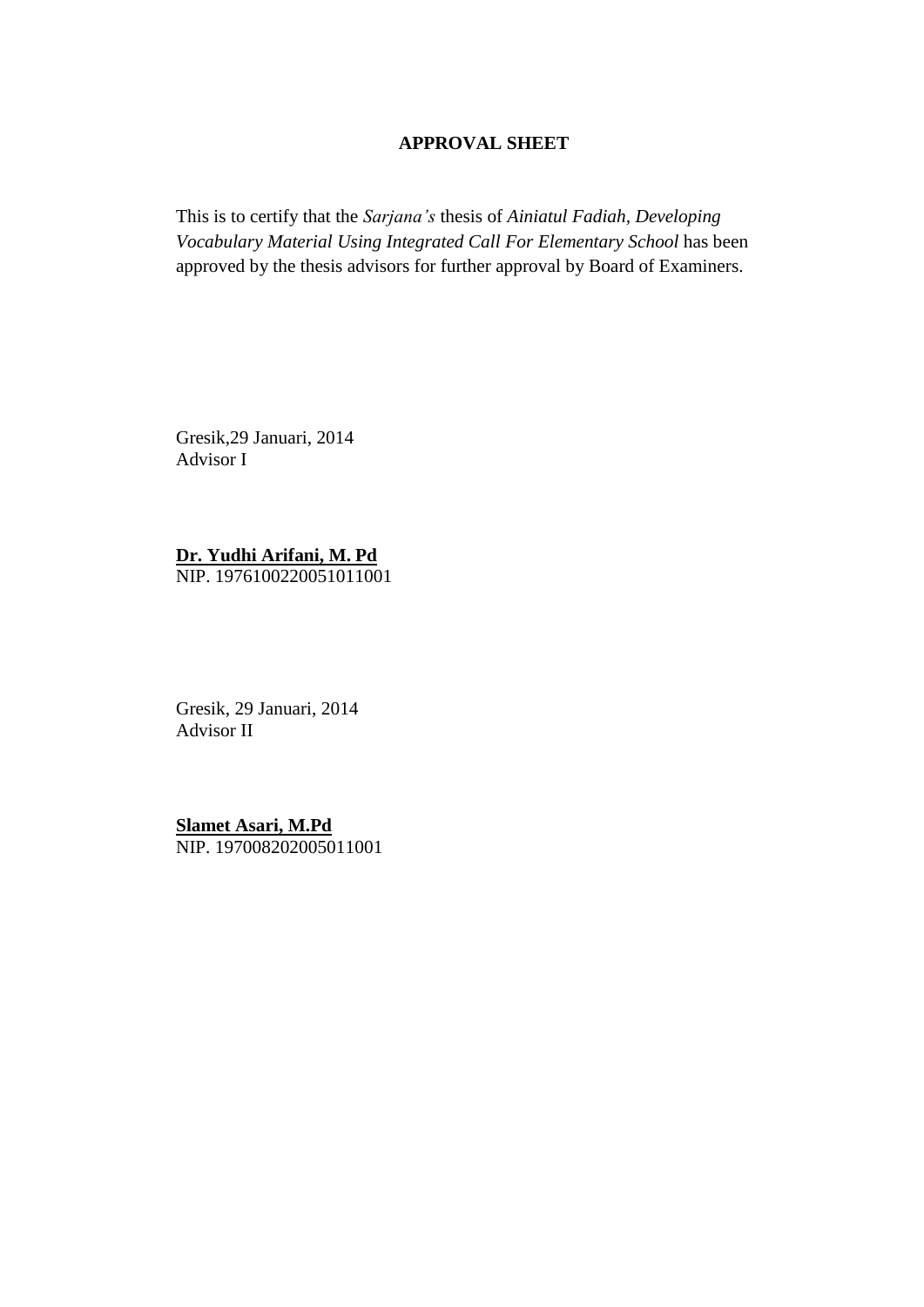#### **APPROVAL SHEET**

This is to certify that the *Sarjana's* thesis of *Ainiatul Fadiah , Developing Vocabulary Material Using Integrated Call For Elementary School* has been approved by the Board of Examiners as the requirement for the degree of *Sarjana* in English Language Education.

Gresik,29 Januari, 2014 Board of Examiners

….................................................................................................................Chair

**Dr. Khoirul Anwar, M. Pd** NIP. 197301152005011001

……………………………………………………………………………..Member **Dr. Yudhi Arifani, M. Pd**

NIP. 1976100220051011001

……………………………………………………………………………..Member

**Slamet Asari, M. Pd** NIP. 197008202005011001

Acknowledged by Approved by Approved by Head of English Language Education Dean of Faculty Teacher Department Training and Education

**Dr. Yudhi Arifani, M. Pd Drs. Irwani Zawawi, M. Kes** NIP. 1976100220051011001 NIP. 196505021993031004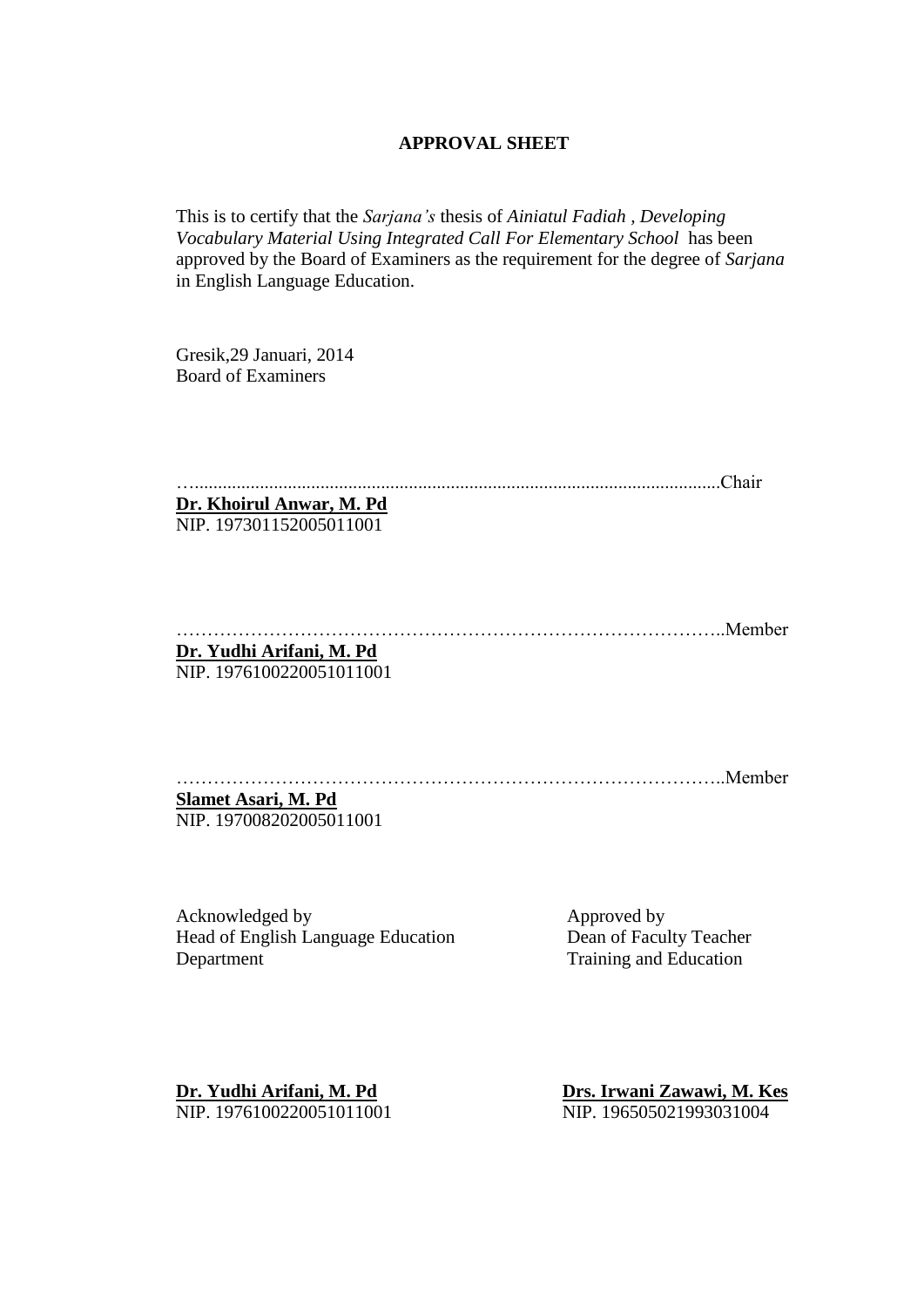## **MOTTO AND DEDICATION**

## **MOTTO**:

*I won't forget all the ones that I love, I'll make a wish, I'll take a risk, take a chance, make a change, and breakaway ( Kelly Clarkson – Breakaway ) Banyak kegagalan dalam hidup ini dikarenakan orang0orang tidak menyadari betapa dekatnya mereka dengan keberhasilan saat mereka menyerah ( Thomas Alva Edison )* 

*Man Shabara Dhafira ( Barang Siapa Bersungguh sungguh akan Berhasil )* 

#### **DEDICATION**:

*Great thanks and love to:*

*My lovely advisors* 

*My beloved dad and mom*

*My brother*

*My sisters* 

*My best friend* 

*All of lecturers English Department University of Muhammadiyah Gresik*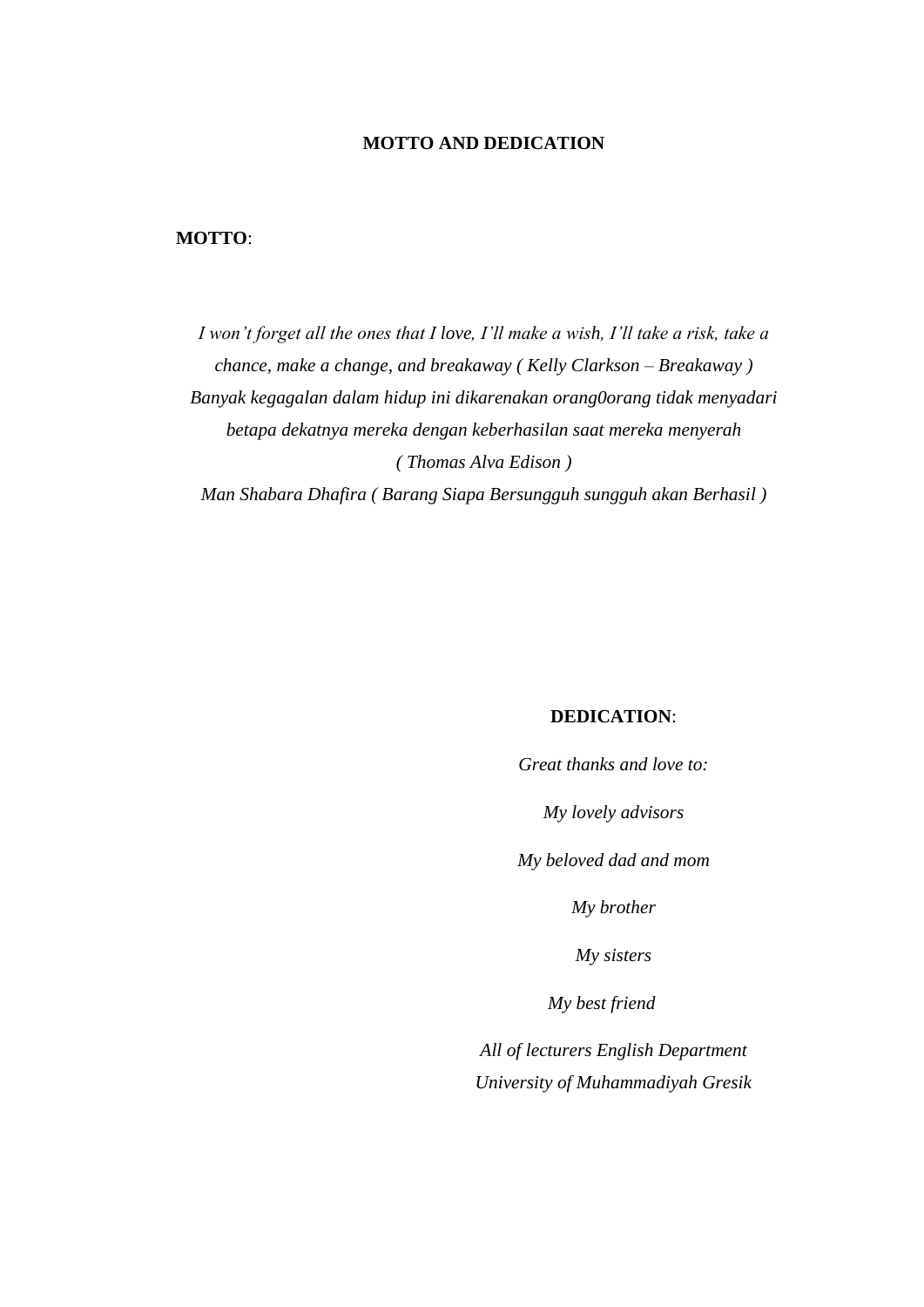#### **ABSTRACT**

Fadiah, Ainiatul. 2014. *Developing Vocabulary Material Using Integrated Call For Elementary School*. Thesis, English Language Education Department, Faculty of Teacher Training and Education, University of Muhammadiyah Gresik. Advisor I, Dr. Yudhi Arifani, M.Pd. Advisor II, Slamet Asari, M. Pd

Key words: integrated Call, Vocabulary Material

This study described about developing integrated call vocabulary material for elementary school actually at SD Muhammadiyah 2 Gresik. This school is choosen because the students vocabulary there need to have new integrated call in teaching learning. It means they need new media of teaching learning to increase their vocabulary.

This study also described the developing integrated vocabulary material for students of elementary school at the fourth grade of KH.Faqih Usman. Before developing the material, the researcher needed to do some instruments; the researcher gave questionnaire to the thirty students. The researcher analyzed the data such as: course book, syllabus and teacher book from DIKNAS. The researcher interviewed the teacher, there were fifteen questions were given to the teacher.

Based on the instrument given. The researcher found there were three topics that have been developed by the researcher they are; greetings, months and day, body part and physical appearances. There were some exercises that are formed they are: word search, it can be used by using drilling method, filling the blanks, free writing, movie corner, it is given with puzzle exercise. The form of integrated call was in Portable Data Format ( PDF ), it was combining of audio video and hot potatoes applications.

This study has phased some steps of development; the planning of development, development, main testing and final product. In the planning of development the researcher gave the questionnaire, analyzed the data and gave interview sheet. The next step was development, the researcher developed the syllabus and the material of vocabulary. In the main testing, the researcher did the try out in SD Muhammadiyah 2 gresik and it needed the validation from some experts to know how good the development is. The last was final product, the researcher needed to make the final product by doing evaluation and revision.

The writer hopes that this study not only can be useful for the researcher or the teacher. This also can be useful for students, school and the next researcher. It can be useful for school in extracurricular and for the next researcher it can be useful for doing another research.

This study was created in new media teaching learning for the school. It also increases student's interest in English vocabulary material. It can increase student's score in English vocabulary. This study also creates the new syllabus for the new media teaching learning.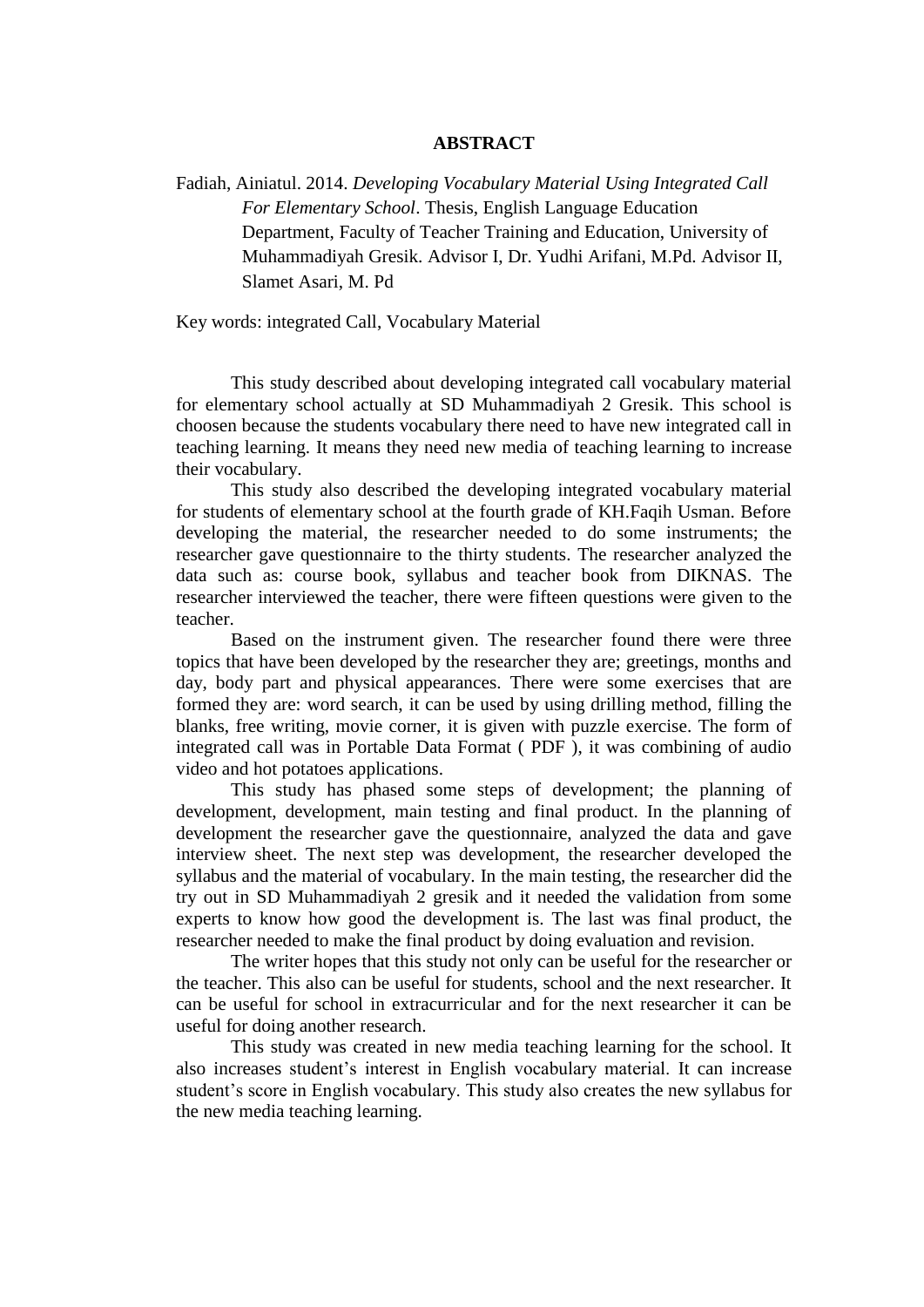#### **ACKNOWLEDGEMENT**

Alhamdulillahirobbil 'alamin, I deeply very thanks to Allah who always gives blessings, chances and mercies so I could accomplish this thesis.

I would like to express my sincere, deepest gratitude and respect for my both advisors Dr. Yudhi Arifani, M. Pd and Slamet Asari M. Pd who have guided and given valuable comments, guidance, suggestions, encouragement, and for all I have learned from them in doing my thesis.

I am also grateful to the headmaster, all teachers and staff of SD Muhammadiyah 2 Gresik. They had given me opportunities to conduct this research there. Special thanks also to Mrs. Rufqotus Zakhiroh,M.Pd and , students of KH. Faqih Usman classin SD Muhammadiyah 2 Gresik for giving their time and kindness.

I would like to share my deepest gratitude, my respect, appreciation, and love to my family, especially my beloved parents for always believe in me, encouraged me to follow my passion, do what I needed to do, and for their continuous love and their supports in my decisions, For my old brother and my old sisters, I also said thanks for all your love, helps, patience and supports.

For my best fiends ( fitry, iis, hima, mala, ema and icha ) from my deepest heart also would like to say great thanks for your love, helps, and supports for me.

Finally, I would like to thank all those people who have helped me in finishing this thesis who cannot be mentioned one by one. You are all my spirit.

The writer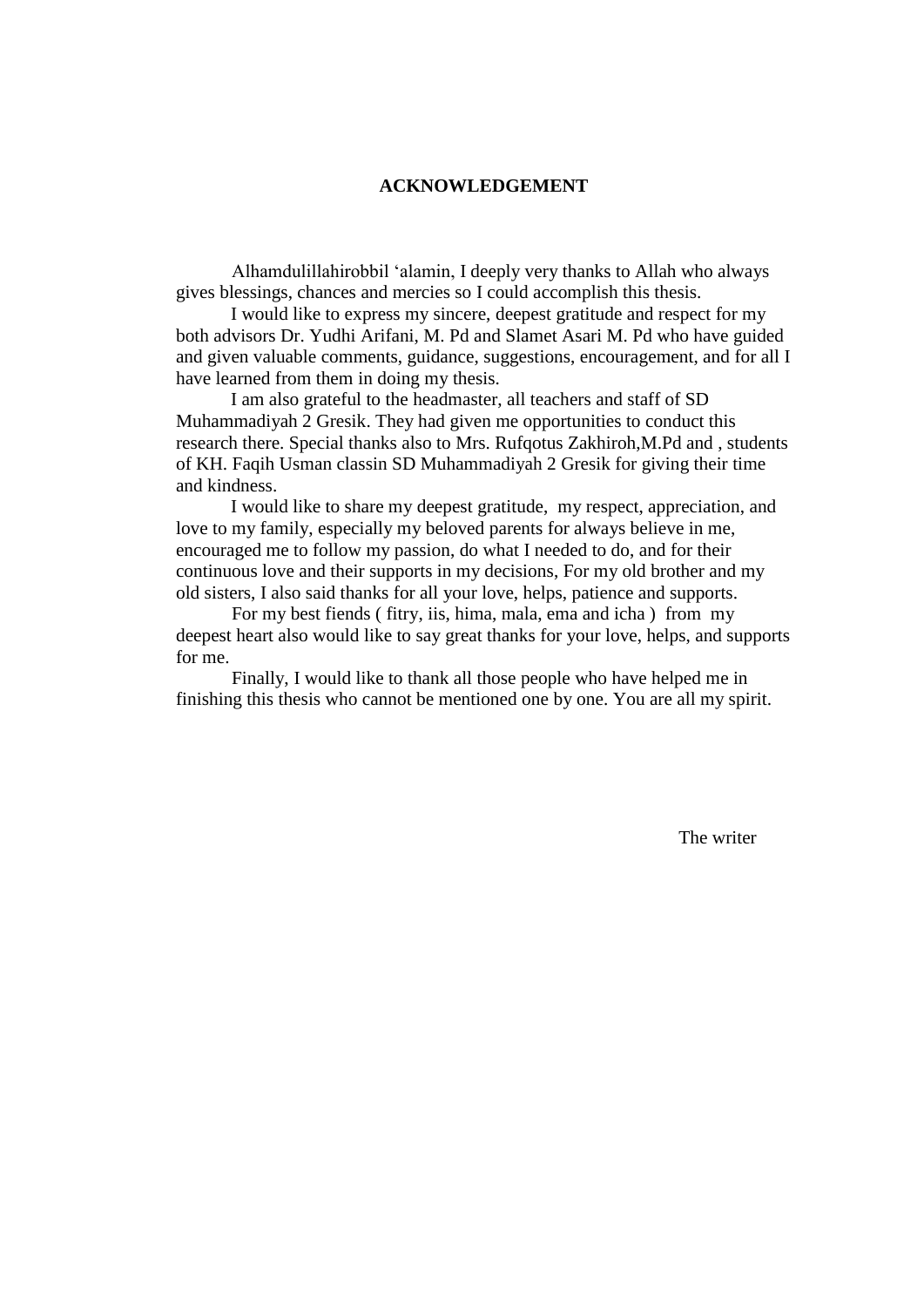|  |  |  | <b>TABLE OF CONTENTS</b> |
|--|--|--|--------------------------|
|--|--|--|--------------------------|

|     |                                                    | $\mathbf{i}$             |
|-----|----------------------------------------------------|--------------------------|
|     |                                                    | $\overline{\mathbf{ii}}$ |
|     |                                                    | iv                       |
|     |                                                    | V                        |
|     |                                                    | V <sub>i</sub>           |
|     |                                                    | vii                      |
|     |                                                    | ix                       |
|     | <b>CHAPTER I INTRODUCTION</b>                      |                          |
| 1.1 |                                                    | 1                        |
| 1.2 |                                                    | 3                        |
| 1.3 |                                                    | 3                        |
| 1.4 |                                                    | $\overline{3}$           |
| 1.5 |                                                    | 5                        |
| 1.6 |                                                    | 6                        |
|     | <b>CHAPTER II REVIEW OF RELATED LITERATURE</b>     |                          |
| 2.1 |                                                    | 8                        |
|     |                                                    | 8                        |
|     |                                                    | 9                        |
|     |                                                    | 10                       |
| 2.2 |                                                    | 10                       |
| 2.3 |                                                    | 13                       |
|     |                                                    | 14                       |
|     |                                                    | 17                       |
| 2.4 |                                                    | 18                       |
|     | <b>CHAPTER III METHODOLOGY</b>                     |                          |
| 3.1 |                                                    | 20                       |
| 3.2 | The Procedure of developing                        | 22                       |
|     |                                                    | 22                       |
|     |                                                    | 22                       |
|     | 3.2.1.2                                            | 29                       |
|     | 3.2.2                                              | 30                       |
|     | 3.2.3                                              | 31                       |
|     | 3.2.4                                              | 32                       |
|     | <b>CHAPTER IV RESEARCH FINDINGS AND DISCUSSION</b> |                          |
|     |                                                    | 33                       |
|     |                                                    | 33                       |
| 4.1 |                                                    | 35                       |
|     |                                                    |                          |
|     |                                                    |                          |
| 4.2 |                                                    | 36                       |
| 4.3 |                                                    | 40                       |
| 4.4 |                                                    | 43<br>44                 |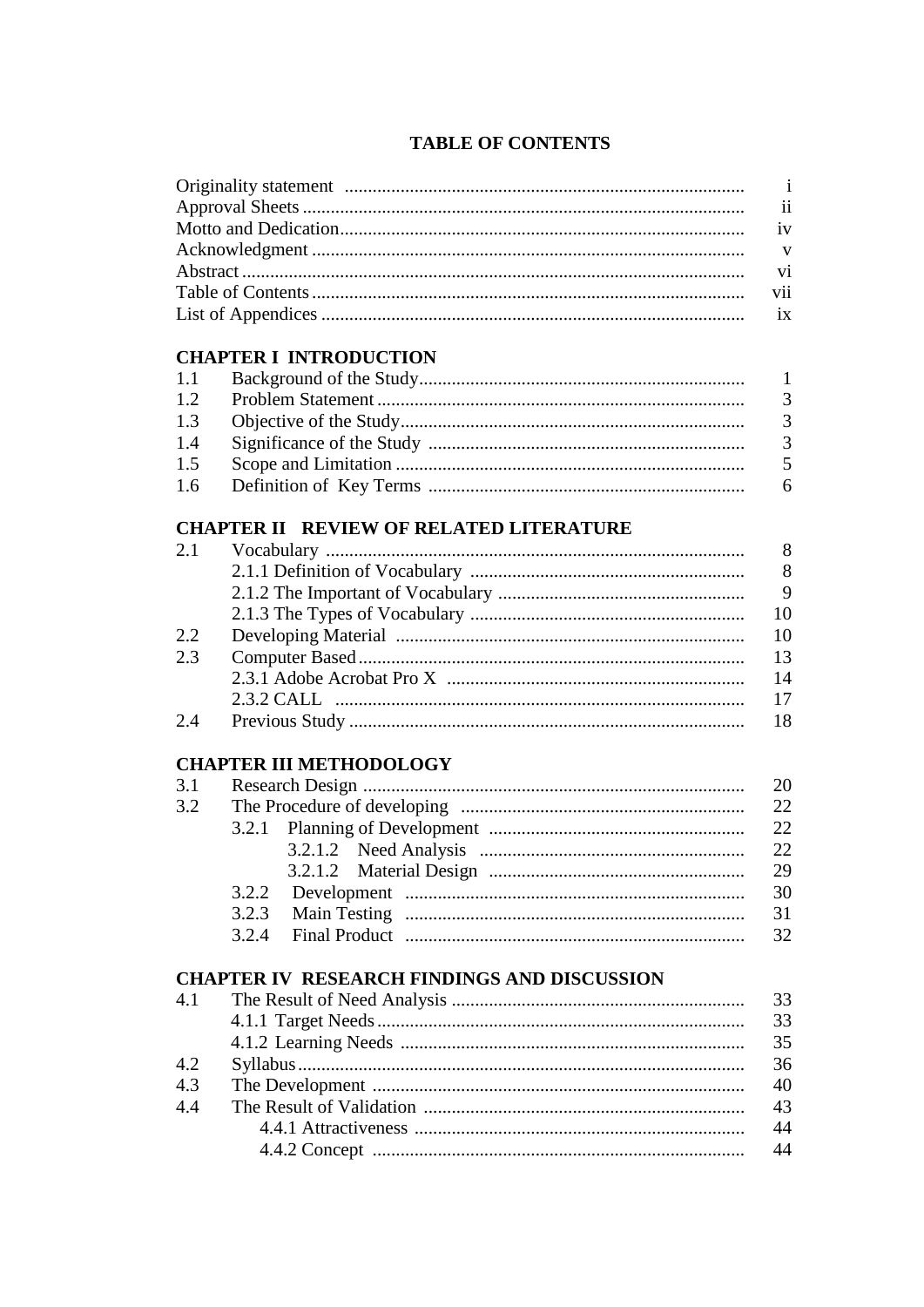# CHAPTER V CONCLUSION AND RECOMMENDATION

| 5.1 |                   | 49  |
|-----|-------------------|-----|
| 5.2 |                   | 51  |
|     |                   | 52  |
|     |                   | 54  |
|     | Appendix 1        | 54  |
|     | Appendix 2        | 66  |
|     | Appendix 3        | 68  |
|     | <b>Appendix 4</b> | 77  |
|     | Appendix 5        | 95  |
|     | Appendix 6        | 99  |
|     | <b>Appendix 7</b> | 118 |
|     |                   |     |